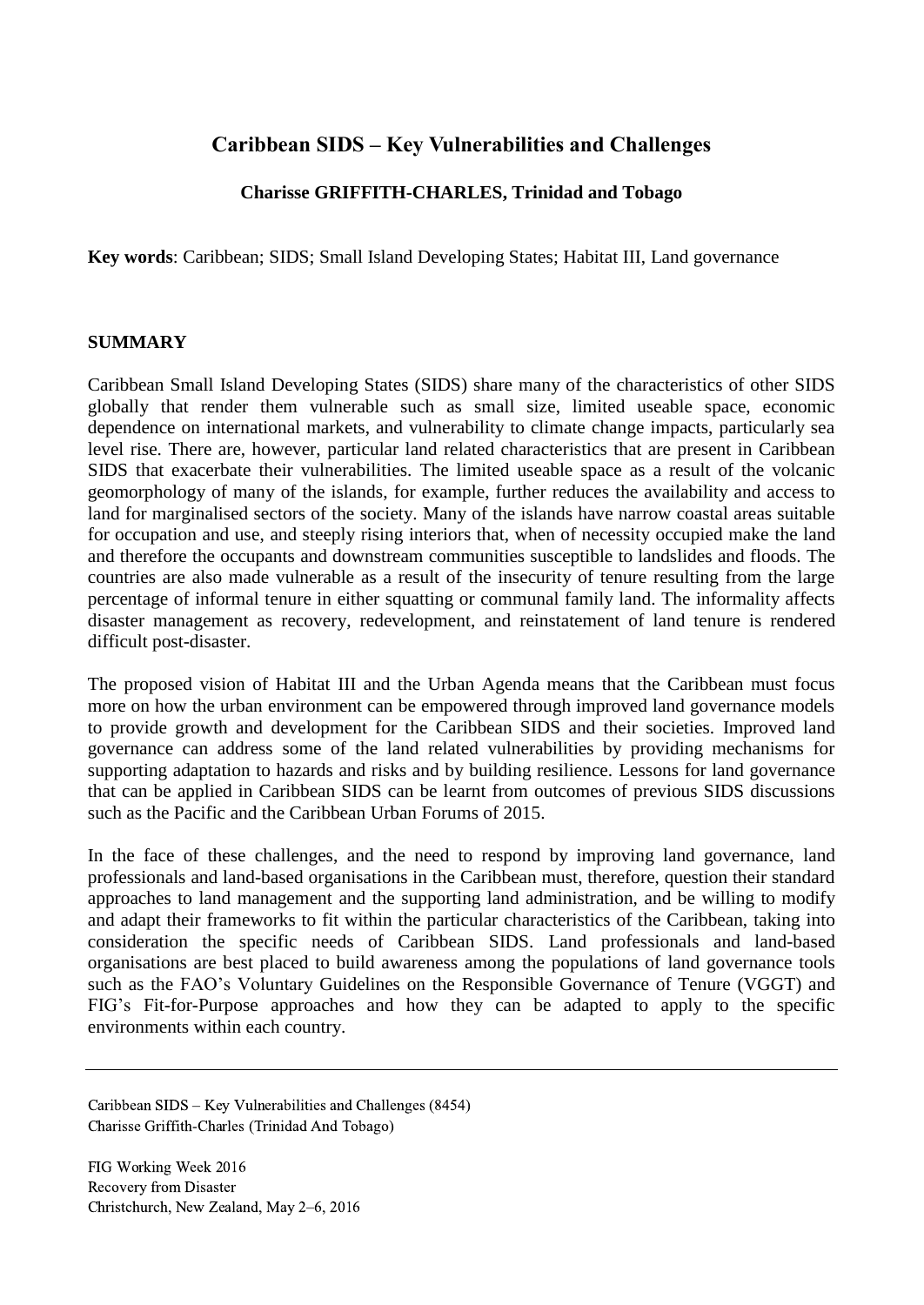# **Caribbean SIDS – Key Vulnerabilities and Challenges Latin America and the Caribbean Report for Habitat III – Lessons for Land Governance**

#### **Charisse GRIFFITH-CHARLES, Trinidad and Tobago**

#### **1. INTRODUCTION**

Caribbean Small Island Developing States (SIDS), illustrated in spatial relationship in Figure 1, share characteristics with other SIDS in the world. They also possess other land related characteristics peculiar to the countries of the region that require special attention if the region is to meet development goals and achievements being set out in the Habitat III Urban Agenda. The Caribbean is not urbanising as quickly as the rest of the world or Latin America (UNHabitat 2012). World Bank (2009) figures put the percentages of populations living in the urban environment at 84.3% for Brazil, and 65% for Panama as opposed to 32% for Barbados and 9% for Trinidad and Tobago. Other definitions of the term 'urban' that include peri-urban agglomerations, however, put the urbanisation figures as far higher than those stated since population densities outside of strict definitions of city boundaries are high for some Caribbean countries, as shown in Table 1, (World Bank 2016). It is difficult to make a clear distinction between urban and suburban or even rural in most Caribbean SIDS as the concentration of occupation may be linear along coastal roads. The issues surrounding urbanisation, therefore, still significantly affect the countries of the region. This paper sets out the vulnerabilities present in Caribbean SIDS and suggests ways that the land based professionals and groups can play a role in advancing the application of tools that can address the existing challenges through improving land governance. Lessons on land governance coming out of the Pacific and Caribbean Urban Forums are also presented.



Caribbean SIDS – Key Vulnerabilities and Challenges (8454) Charisse Griffith-Charles (Trinidad And Tobago)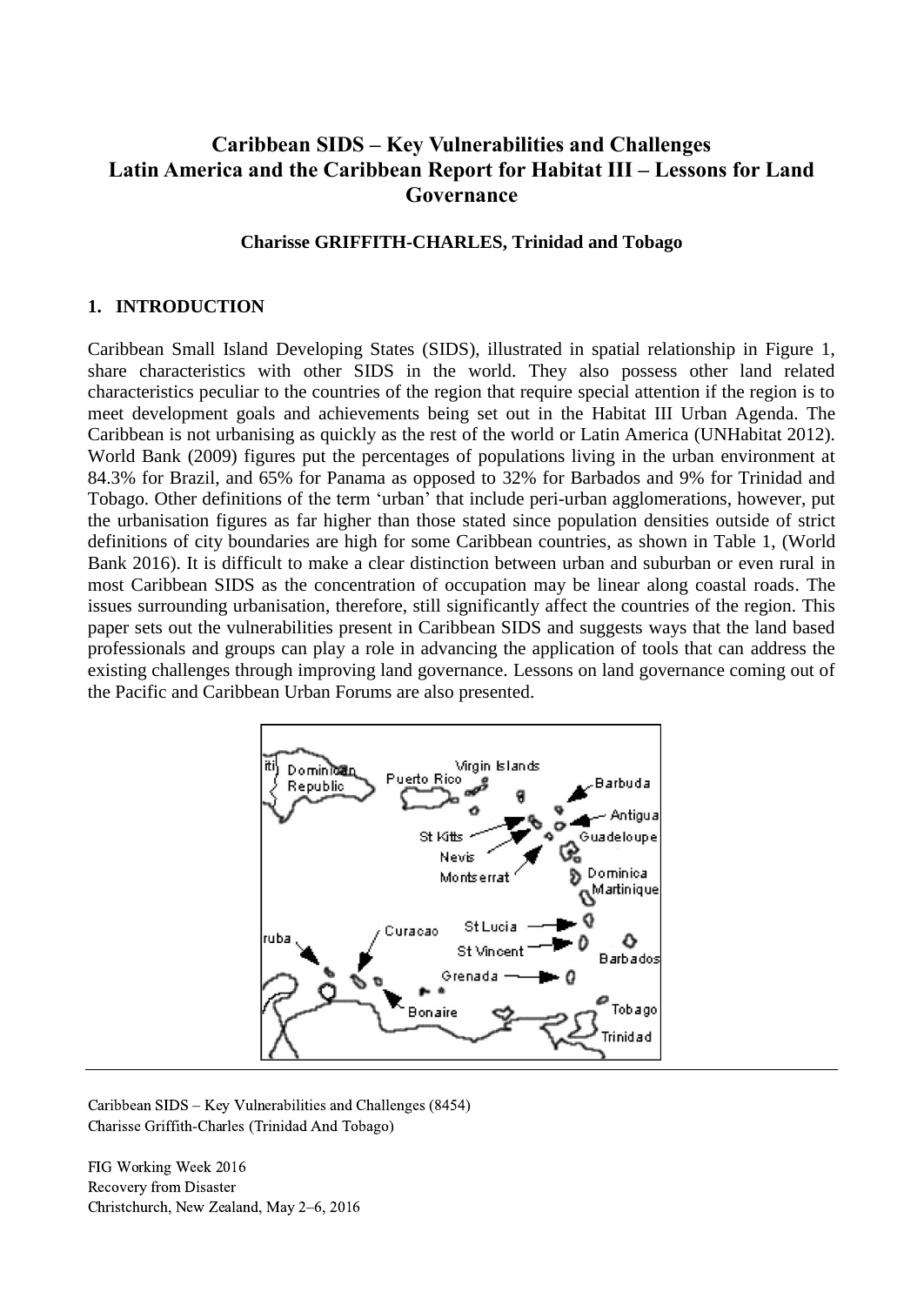#### Figure 1. Caribbean SIDS

| <b>World Ranking</b> | Country                        | Persons $/km^2$ (2011-2015) |
|----------------------|--------------------------------|-----------------------------|
| 11                   | Bermuda                        | 1304                        |
| 16                   | <b>Barbados</b>                | 659                         |
| 19                   | Aruba                          | 575                         |
| 31                   | India*                         | 436                         |
| 49                   | Puerto Rico                    | 400                         |
| 33                   | Haiti                          | 384                         |
| 41                   | Grenada                        | 313                         |
| 47                   | St. Lucia                      | 301                         |
| 48                   | St. Vincent and the Grenadines | 280                         |
| 50                   | $UK*$                          | 267                         |
| 52                   | Trinidad and Tobago            | 264                         |
| 46                   | Jamaica                        | 251                         |
| 178                  | $US^*$                         | 35                          |

Table 1. Population Densities for the more populous Caribbean Countries

\*Included for reference

Source: World Bank 2016 <http://data.worldbank.org/indicator/EN.POP.DNST> , Index Mundi 2016, CIA 2016

#### **2. BACKGROUND**

The Caribbean comprises of several individual island or archipelagic island countries between Florida to the north and Venezuela to the south, scattered over thousands of square kilometres of marine space. The countries have formed themselves or have been geographically grouped into several political federations and organisations, such as the Caribbean Community (CARICOM) and the Organisation of Eastern Caribbean States (OECS), some of which also include the mainland territories of Guyana and Suriname (CARICOM). The total land area of all islands in the region is approximately  $240,000$  km<sup>2</sup> with island territories ranging in area from  $91 \text{km}^2$  (Anguilla) to 105,806km<sup>2</sup> (Cuba). Most of these are considered to be SIDS. Caribbean SIDS share with other SIDS the challenges of small size, remoteness, dense populations, economies dependent on developed countries, restricted markets, limited resources, physical vulnerabilities to natural disasters intensified by climate change, intensely competing and conflicting land use, high cost of public service provision and low capacity in the public service. Some of these are intensified in the Caribbean. The economies of the countries, for example, have been ravaged by the 2009 global financial crisis which caused a 9.2% drop in tourism and a 21.9% decline in foreign investments in construction leading to a reduction in GDP by 5.7% (World Bank 2011).

There are also land related traits in the Caribbean that are distinctive to the region. These are primarily: the physical structure of some of islands that demands that occupation be concentrated in

Caribbean SIDS – Key Vulnerabilities and Challenges (8454) Charisse Griffith-Charles (Trinidad And Tobago)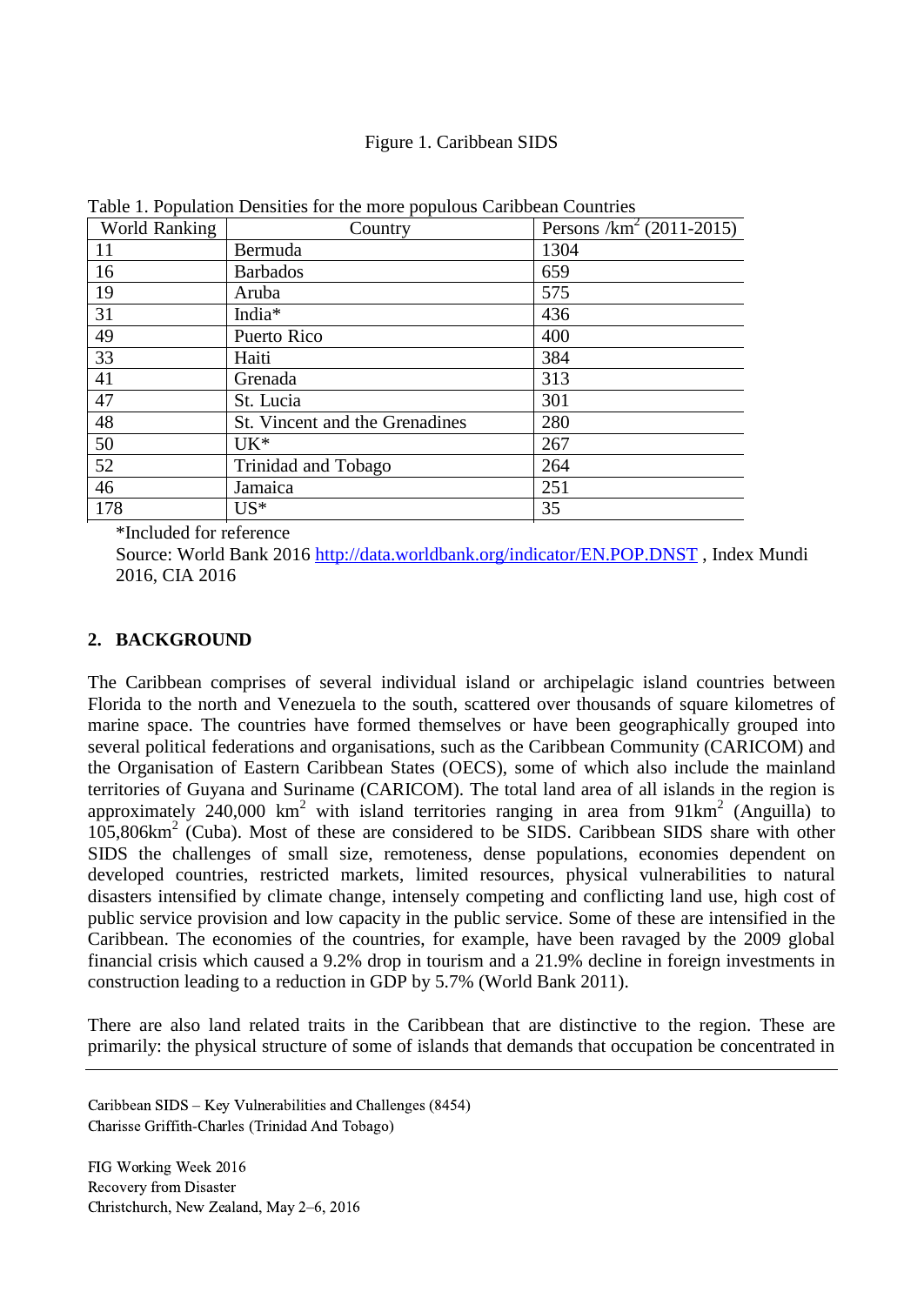the coastal areas (Dominica, St. Lucia and Grenada are volcanic in structure while Barbados and the Bahamas are coralline and relatively flat), a shared history of colonisation that has left disparities in access to land that still persist, the presence of the informal communal tenure of family land, and the high incidence of spontaneous occupation on both state and private land. These conditions increase the vulnerability of the societies in the Caribbean. Improved land governance can ameliorate the impacts that these circumstances have on the well-being of the societies and the opportunities for equitable growth and sustainable development.

# **3. KEY VULNERABILITIES FOR CARIBBEAN SIDS**

Many of the Caribbean countries are volcanic in geomorphology with steep internal slopes and narrow flat coastal areas where most of the built development occurs. This puts a large part of the population and the built construction at risk of inundation and storm surges. Increasing built development in the elevated areas also intensifies the risk of landslides and floods as built development can weaken soil by removing protective grass, shrub, and tree coverage and allowing liquid infiltration. Built development can also increase rainfall runoff speeds and volumes by adding to the area of impervious surfaces, leading to flooding in lower areas. Land sector agencies are required to seek innovative ways of encouraging development that includes risk mitigation at higher elevation while attempting to preserve the environment, the built development, and the society from physical harm. There is usually insufficient available space to completely exclude all hazardous areas from construction and other use. The coastal areas where activity and occupation are concentrated, are low-lying with a significant proportion of the areas below 5 metres above sea level. Anticipated sea level rise of minor proportions will therefore significantly affect a large percentage of the population. Investments in infrastructure and tourism related development have also been rendered prone to loss as a result of hazard events.

The large percentages of informal tenure adds to the vulnerability of the affected communities. There are significant linkages between security of land tenure and the ability of the land occupants to recover from natural disaster (FAO 2011; Barnes and Riverstone 2008; Griffith-Charles et al. 2015). The annual hurricane season in the Caribbean usually causes damage and destruction but this is periodically more extensive. Climate change is causing variations in weather patterns that are also intensifying impacts and increasing the frequency of particularly destruction storms. When these occur, informal communities lose livelihoods and find difficulty recovering (Huq and Ayers 2007, Herianto et al. 2007).

# **4. VULNERABILITIES OF URBANISATION**

Since most urban development is already in the vulnerable coastal zone, any increase in urbanisation puts a greater percentage of the population and a larger part of the economy at risk for damage or loss. The sprawling urban agglomerations of the islands cannot evade this risk as there are limited alternatives for occupation and use. Urbanisation in Caribbean SIDS also concentrates at the capital city (Dietrich et al. 2015) putting a larger percentage of the population at risk from one hazard event.

Caribbean SIDS – Key Vulnerabilities and Challenges (8454) Charisse Griffith-Charles (Trinidad And Tobago)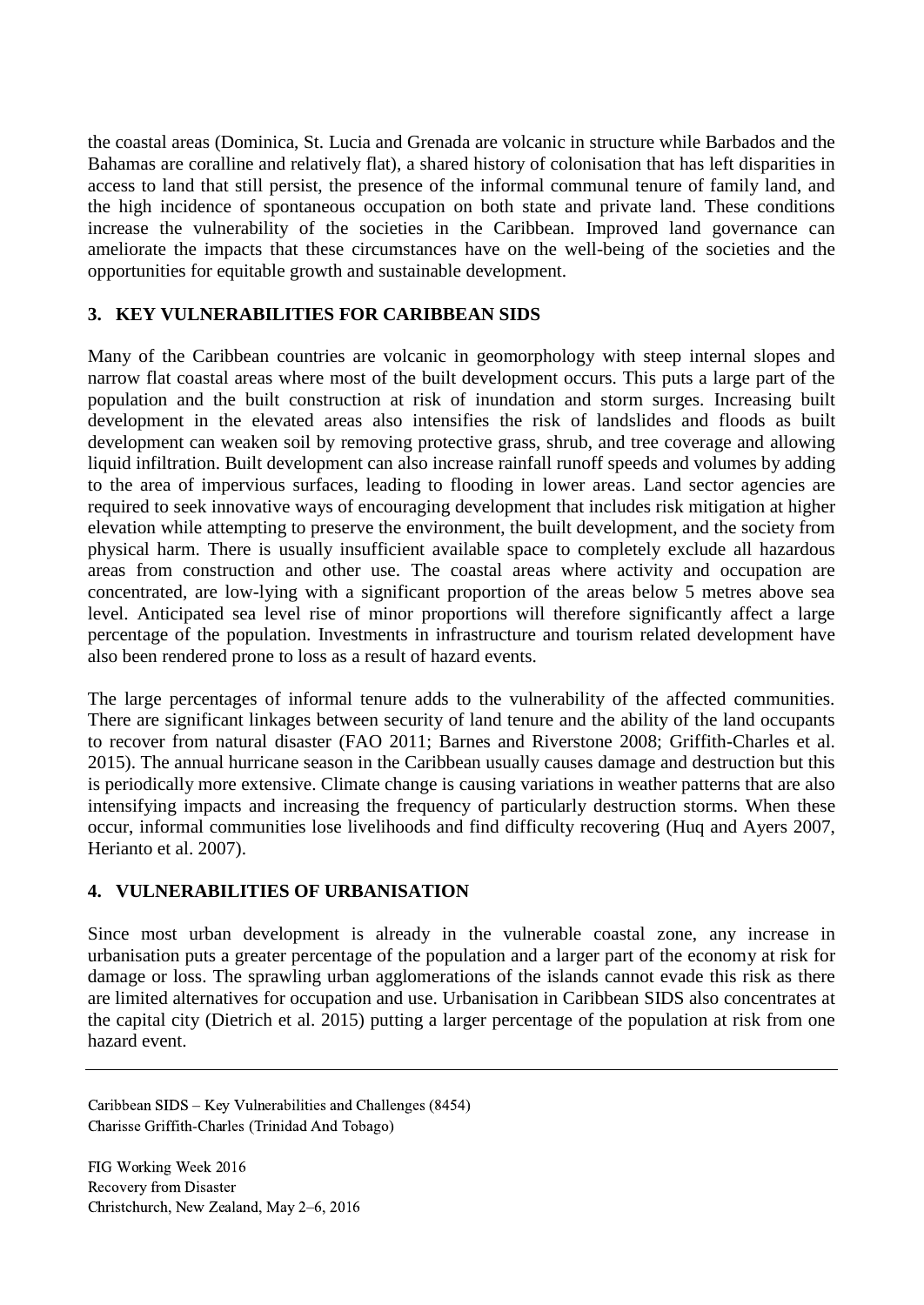Urbanisation can also increase the incidence of poverty, inequity of access to livelihoods, land and resources, crime, and conflict. These issues put stress on the ability of the under-resourced land management institutions to address them. The land administration systems cannot keep pace with the growth in the urbanising environment and lack basic information on social and tenure dimensions leading to under informed decision making.

# **5. CONSTRAINTS TO IMPROVED LAND GOVERNANCE**

Improving land governance requires principled approaches as well as attitudinal change but also tangible institutional structures that are costly to establish and maintain. Fragile and weakening economies in an era of global economic recession can ill afford the establishment and maintenance of high technology information systems, and land administration systems. These systems are, however, vital to the support of responsible land governance. Some of the fundamental principles of transparency and inclusion that ground current theories of responsible land governance may be alien and unfamiliar to many traditional societies including those in the Caribbean that can be community and family oriented and somewhat insular. Publicly displaying land title information can be resisted in these societies.

Land governance is dependent on technical tools for support but also must comprise of overarching land policy goals, to which the state is aspiring, that aim at rights, justice and security for its citizens. Some of the few countries in the Caribbean that are assessed in Transparency International's Corruption Perceptions Index, fall low on the scale, as shown in Table 2. Since this ranking identifies perceptions about state institutions, it reflects the functioning of the land based institutions and the frustration that persons accessing the land institutions face. It is often thought that accessing services such as land transactions for registration, planning approval, valuations for compulsory acquisition all require the offer of bribes to have the service be sped up or done at all (USAID 2014). Land governance that values transparency and access to information minimises the incidence of rent seeking.

| Ranking of country | Country                       |
|--------------------|-------------------------------|
| 17                 | <b>Barbados</b>               |
| 29                 | St Vincent and the Grenadines |
| 31                 | Puerto Rico                   |
| 39                 | Dominica                      |
| 63                 | Cuba                          |
| 85                 | Jamaica                       |
| 85                 | Trinidad and Tobago           |
| 124                | Guyana                        |
| 161                | Haiti                         |

Table 2. Selected countries' ranking on the corruption Perception Index

Source: Transparency International (2014)<https://www.transparency.org/cpi2014/results>

Caribbean SIDS – Key Vulnerabilities and Challenges (8454) Charisse Griffith-Charles (Trinidad And Tobago)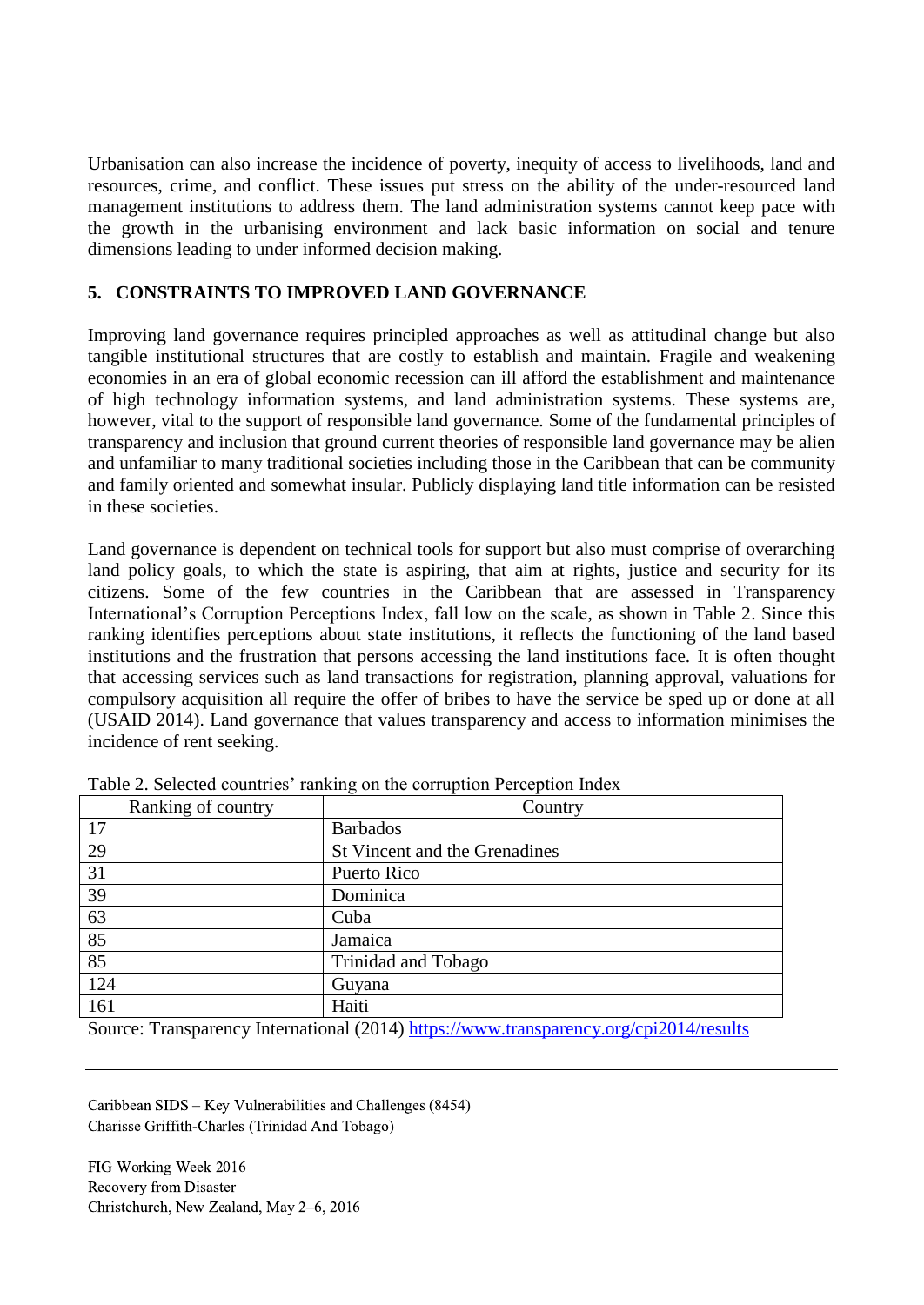There is need for documented and implementable land policy derived from inclusion, and transparency, supported by rich current land information and continuously revised and maintained on the basis of monitored indicators of intervention success. This requires economic and human resources with capacity in the state institutions. In addition to addressing all the vulnerabilities pertinent to the region, this land policy should provide the framework for and support the development of institutional structures that focus on urban land management. Many of the Caribbean SIDS have not yet developed a land policy let alone one that is founded on transparent and inclusive processes. A generic framework for preparing a land policy has been created by the OECS Secretariat as part of a funded project and St. Vincent and the Grenadines and St. Lucia have drafted preliminary documents.

## **6. TOOLS FOR IMPROVED GOVERNANCE**

Current land governance tools, including those that provide custom built technology, promise low cost, efficient and effective systems that can address resource gaps to improved land management. Despite the absence of documentary security of tenure promised by formal titling, many persons in informal settlements or informal holdings on family land in the Caribbean feel a strong sense of tenure security borne of the states' indulgent attitudes toward informality. Many enjoy access to basic utilities of electricity and water. The incentive of joining the land market through formal titling holds little attraction to homeowners of low value property and credit institutions will seldom see these properties as marketable or fungible even if they were titled. The settlements do not conform to planning and construction standards and are in marginalised land in locations exposed to environmental hazard impacts. Regularisation of planning standards and formal titling projects to regularise tenure do not always provide the solutions to poverty and powerlessness nor do they establish or invigorate a comprehensive land market in stagnant economies (Deininger, et al. 2003, Sanjak 2012; Griffith-Charles 2004; Barnes and Griffith-Charles 2007). Titling and/or recording of tenure can however provide variegated solutions for different segments of the land market. Titling in enclaves of higher valued properties can serve to invigorate land markets. Recording of informal tenure in their communities can have the imperative of providing security of tenure but also providing for the well-being of marginalised members of the society.

## **7. CAPACITY BUILDING FOR IMPROVED GOVERNANCE**

The land management institutions of the Caribbean, mindful of challenges to availability of land, do not have the power or the will to strictly enforce planning codes and building restrictions and often prefer to offer the occupant options for building that would minimise the impact even in high-risk areas. In other instances they may turn a blind eye to breaches. The countries are densely populated with limited land space yet densifying occupation with high rise dwellings is not a popular option for addressing land allocation and access. Cultural norms and ingrained habits need to be managed. Public awareness is required to introduce populations to the ease of current methods and thinking. Governance does not only take place at the level of government or state institutions. Civil society plays a fundamental role in governance and therefore, communities and community leaders must accept their responsibilities to the society. Establishing, populating and maintaining land

Caribbean SIDS – Key Vulnerabilities and Challenges (8454) Charisse Griffith-Charles (Trinidad And Tobago)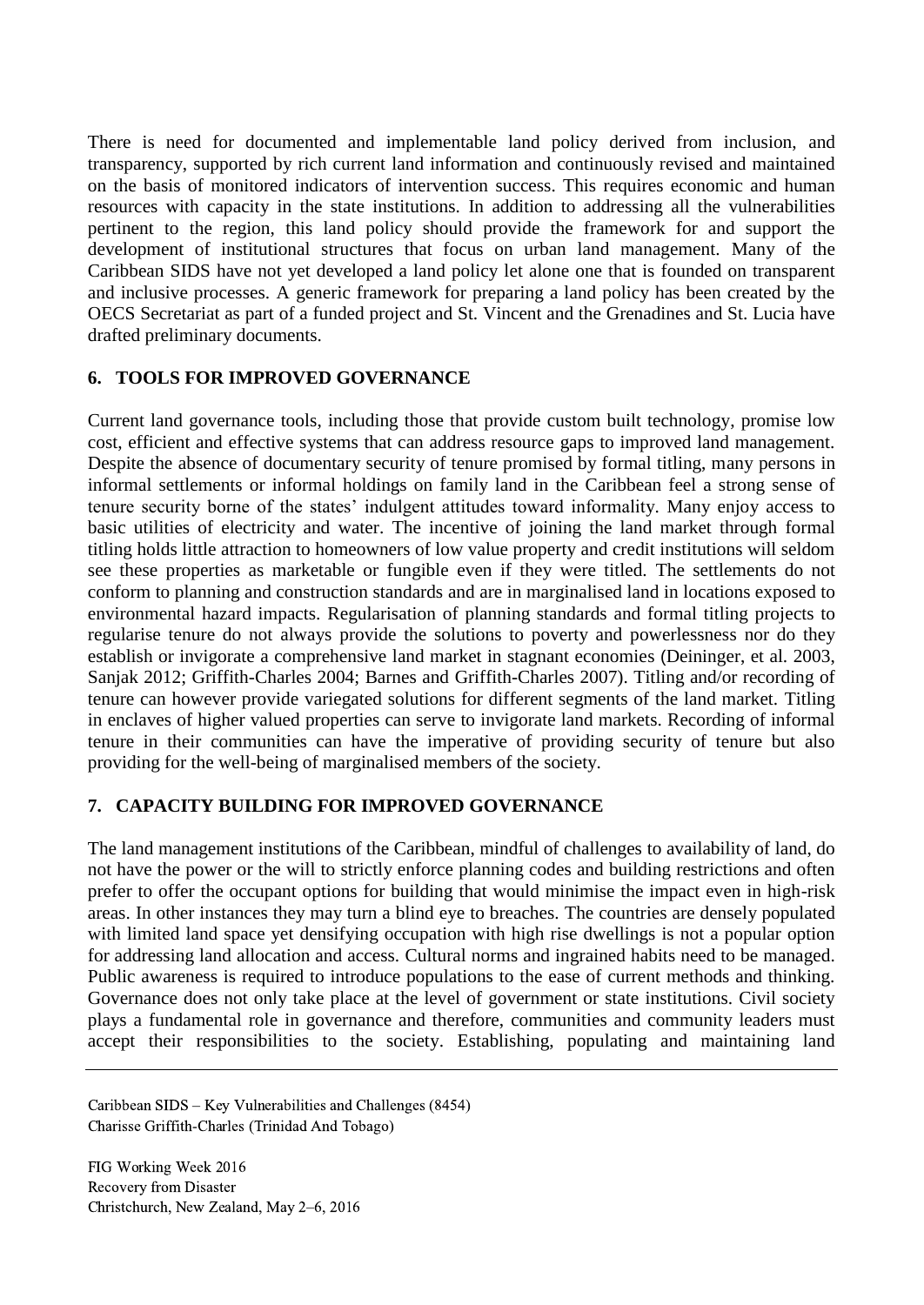administration systems for informal sectors is a way for civil society to engage with the activity of governance.

The Voluntary Guidelines for Responsible Governance of Tenure suggests that land administration systems should be provided and that these be transparent and accessible but while systems are available in most cases these characteristics are not available in the under-resourced land sector agencies of the Caribbean. Land administration system reforms are often project based and externally funded and designed to use high cost and rigid technological solutions that cannot be maintained after establishment. Adherence to historical bureaucratic regulations in the land administration affects the accessibility of information and the responsiveness to changes in the social and environmental structures in the countries in reaction to global fluctuations. For valuation surveying, for example, the VGGTs advise that information systems on values should be provided and that such information take into consideration non-market values such as social, cultural, religious, spiritual and environmental values. Apart from the lack of resources, and capacity in the institutions to adopt this recommendation, professionals and public officers resist the introduction of new approaches.

# **8. LESSONS FROM THE PACIFIC AND CARIBBEAN URBAN FORUMS**

The forums looked at key issues in the respective regions and proposed urban related responses to address them. The forums determined that land governance is highly centralised, particularly in the Caribbean SIDS, with not only decisions but all actions and efforts taking place at the centre. Devolving authorities to local governance supports the reduction in responsibilities of the centralised institution while empowering the local authority.

Dietrich et al. (2015) bemoan the fact that the modes of delivery of projects contribute to their failure to achieve. Development partners sometimes introduce tools without sufficient capacity building input (UNFLL 2012). Capacities are required to be built to ensure the sustainability of the intervention through time.

The Caribbean Urban Forum (CUF) saw the need for a planning model that could identify urban areas in a definition that was tailored to the way that settlements in the Caribbean evolve. The CUF outcomes list a Caribbean Urban Agenda endorsed by member governments including, effective enabling policy frameworks, sustainable urban planning and design, ecosystem-based adaptation approaches, data collection and analysis supporting policy and programme formulation, and capacity building supporting institutional change as suggested actions for the integration of climate change measures into the land governance.

## **9. PROFESSIONAL AND ORGANISATIONAL COLLABORATION**

Professionals, including those whose disciplines are land related, often feel impelled by their learning to uphold rigid and precise systems. Lawyers demand the continuation of formal titling systems with strict specifications of a few narrow bands of tenure type of freehold, leasehold, and

Caribbean SIDS – Key Vulnerabilities and Challenges (8454) Charisse Griffith-Charles (Trinidad And Tobago)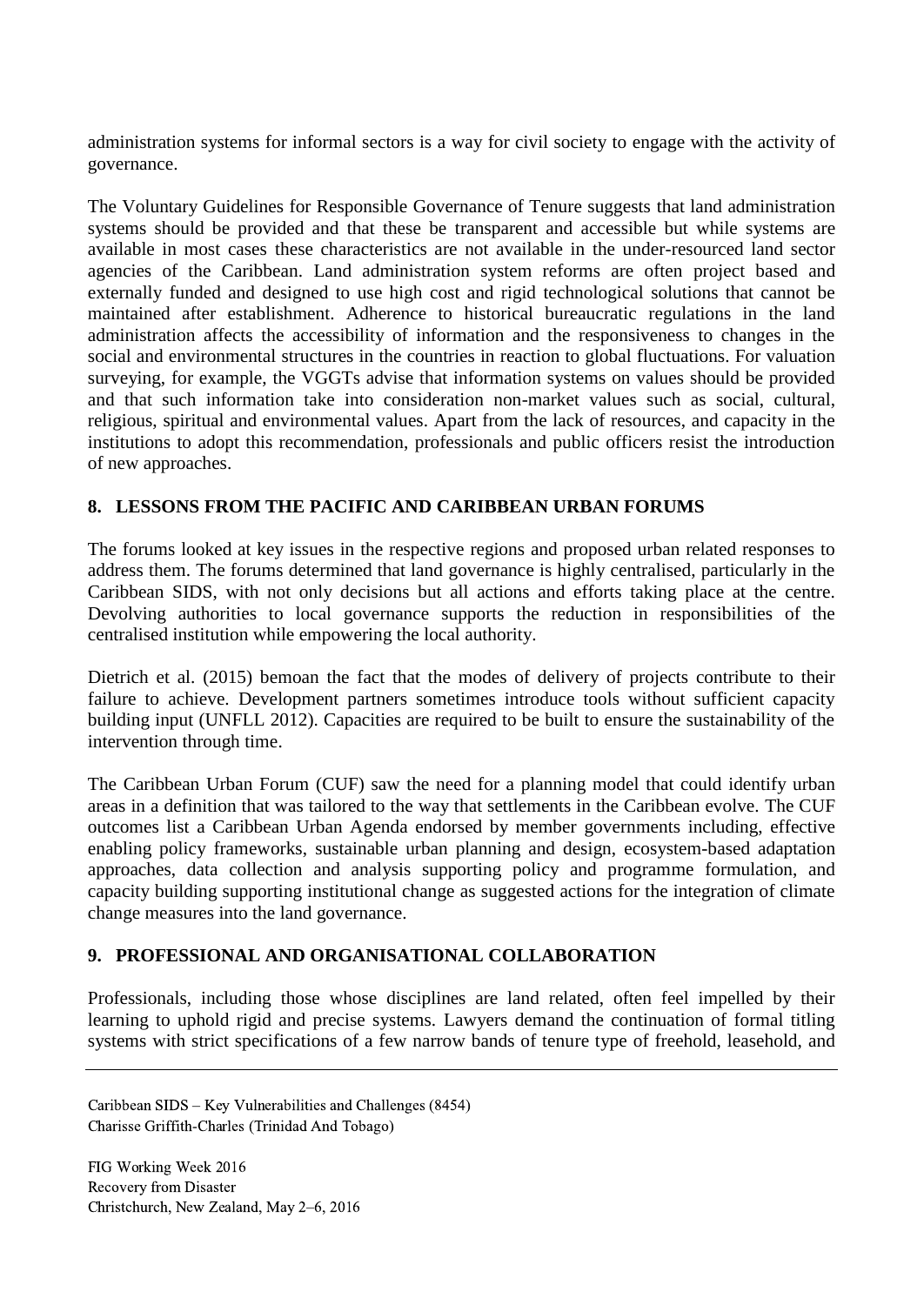licence. Land surveyors claim the need for precise fixed coordinate systems for physically defining boundaries of land rights. Valuation surveyors reject automated value models as being too imprecise in the heterogeneous land markets of the Caribbean. If these land based professionals are to embrace their new role of supporting more flexible systems of operation that are fit for purpose, and that value social benefits over technological advancement, then capacities must be built first of all at this level. Professional and organisation collaboration can result in cross cutting interchanges that can deepen and broaden the understanding of impacts and outcomes of the application of innovative methodologies. Collaborations can also assist in funding practical research and meaningful application of proven tools in underserved and marginalised communities. This is also a way of the land professionals providing inputs to responsible governance.

## **10. CONCLUSION**

Land administration systems have seen an expanding role and responsibility over the years and have come from merely recording taxes or title to where they now are a vital component of a land governance system. Similarly, land professionals are now seeing an expanded role from performing the technical aspects of their disciplines and serving their immediate clients to the best of their abilities to now being agents of change in the achievement of larger, more principled societal goals. Land professionals can rise to this challenge by keeping informed of how innovative land tools can be and have been applied to be more effective at attaining overarching social, economic, and environmental goals of the society. They can then provide dissemination roles to their publics, their land governance institutions and their professional groups but beyond this must take part in research and discussion on efficacies of various tools. Blinkered focus on technical issues can no longer be accepted.

## **REFERENCES**

Barnes, G., and C. Griffith-Charles. 2007. Assessing the Formal Land Market and Deformalization of Property in St. Lucia. Land Use Policy. Vol. 24:2. Pp494-501.

Barnes, G. and J. Riverstone. 2008. Post-disaster Land Issues Case Study: Hurricane Ivan (2004) in Grenada. Final Report.

Deininger, K. 2003. Land Policies for Growth and Poverty Reduction: A World Bank Policy Research Review. Oxford University Press.

Dietrich, K. , Marcus Mayr, and Faderr John. 2015. Sustainable Land Management in the face of climate change. Proceedings of the Caribbean Urban Forum.

FAO. 2011. Manual 3 "Assessing and responding to land tenure issues in disaster risk management". FAO: Rome

Griffith-Charles, C. 2010. Good Governance and Natural Resources in the Caribbean Subregion. Land Tenure working Paper 17.

Caribbean SIDS – Key Vulnerabilities and Challenges (8454) Charisse Griffith-Charles (Trinidad And Tobago)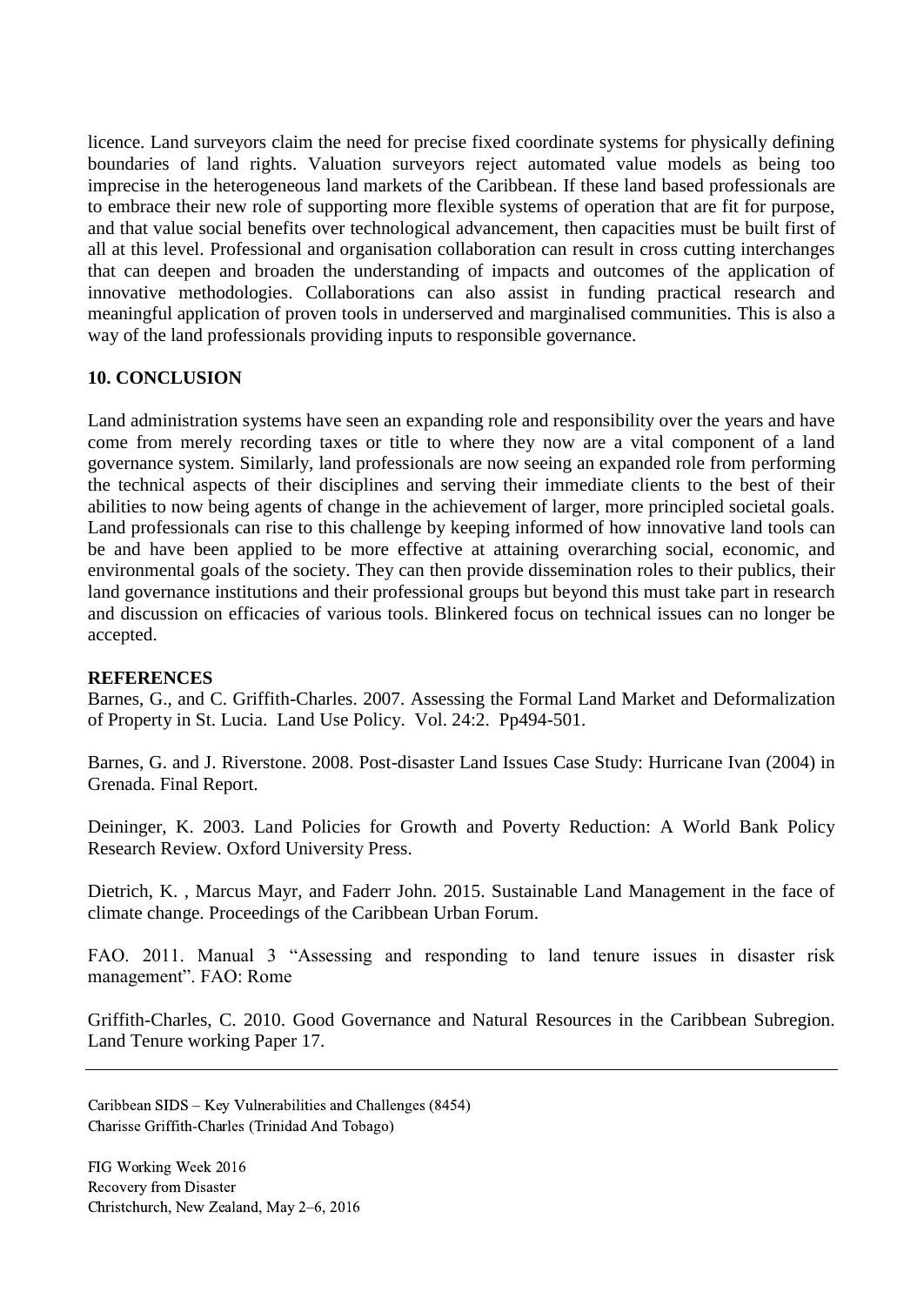Griffith-Charles, C., 2004. The impact of land titling on land transaction activity and registration system sustainability: a case study of St. Lucia. Ph.D. Dissertation, Geomatics Program, University of Florida.

Herianto, A., Suparta, I., Pranasari, M., Chessy, V., Arief, F., and P. Yudono. 2007. An Assessment of People's Livelihoods in Yogyakarta and Central Java Provinces Pre- and Post-Disaster: July-November 2006. Project TCP/INS/3101 (E). Jakarta, Supported by the FAO.

Huq, S. and J. Ayers. 2007. Climate Change Impacts and Responses in Bangladesh. European Parliament's Temporary Committee on Climate Change: London.

Sanjak, J. 2012. Land Titling and Credit Access (USAID Issue Brief). USAID.

USAID. 2014. Issue Brief: Land Tenure in Urban Environments. UNHabitat 2012 State of Latin American and Caribbean Cities: Towards a New Urban Transition. UNHabitat: Nairobi.

World Bank. 2016.

The World Bank. 2011. OECS Country Brief 2011. [http://go.worldbank.org/37LLRJ7R10.](http://go.worldbank.org/37LLRJ7R10)

World Bank. 2009. World Development Report 2009: Reshaping Economic Geography. Washington, D.C., World Bank.

Index Mundi. 2016.<http://www.indexmundi.com/g/r.aspx?v=21000>

Central Intelligence Agency (CIA). 2016. World Factbook. CIA

## **BIOGRAPHICAL NOTES**

Dr Charisse Griffith-Charles Cert. Ed. (UBC), MPhil. (UWI), PhD (UF), FRICS is currently lecturer in Cadastral Systems, and Land Administration in the Department of Geomatics Engineering and Land Management at the University of the West Indies, St. Augustine, Trinidad and Tobago, where her research interests are in land registration systems, land administration, and communal tenure especially 'family land'. She is a Fellow of the RICS, Atlantic Regional President of CASLE, and member of the Institute of Surveyors of Trinidad and Tobago (ISTT), which is a member of the FIG. Dr Griffith-Charles has served as consultant and conducted research on, inter alia, projects to revise land survey legislation in Trinidad and Tobago, assess the impact and sustainability of land titling in St. Lucia, address tenure issues in regularizing informal occupants of land, and to assess the socio-economic impact of land adjudication and registration in Trinidad and

Caribbean SIDS – Key Vulnerabilities and Challenges (8454) Charisse Griffith-Charles (Trinidad And Tobago)